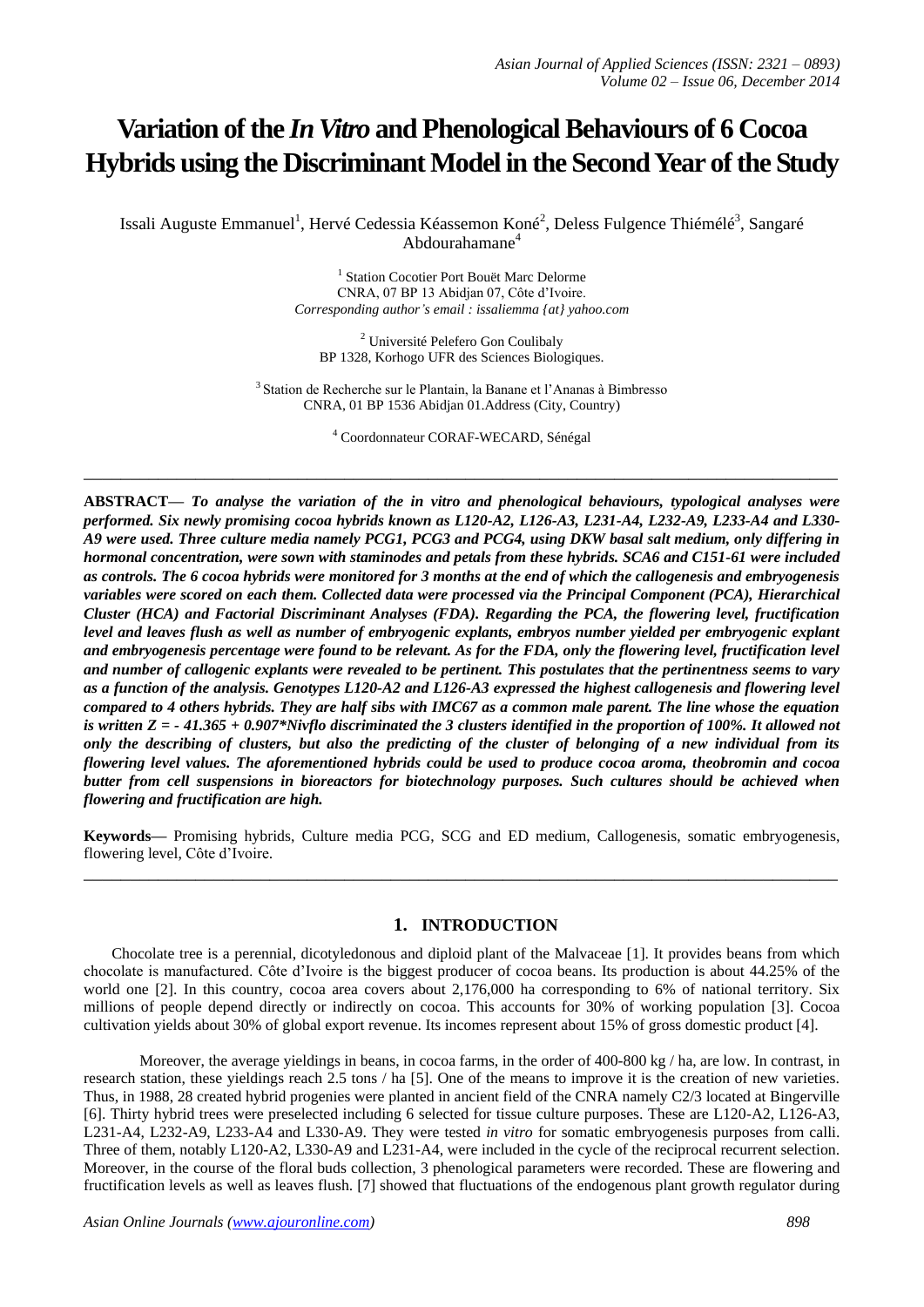seasons trigger variations of phenological characters. [8] revealed, in cocoa tree, the influence of season on cocoa somatic embryogenesis. [9] evidenced the relationship between some phenological characters and somatic embryogenesis.

These cocoa hybrids were callogenically and embryogenically characterised in relation to their abilities, but after an univariate approach [10], [11], [12], [13]. This, in the objective to clone them. In the same vein, the relationship between phenology and somatic embryogenesis was also analysed, but always using only one embryogenesis parameter [14].

Following the same idea, the analysis of data from the first year of the study showed that 4 hybrids namely L120-A2, L126-A3, L231-A4, L330-A9 expressed the highest number of callogenic explants and leaves flush. The flowers collection for culture purposes from these hybrids should take place when the leaves flush is high. The line  $Z_1 =$ -29.123 + 0.201\*Flush + 1.71\*Ncal allowed the complete discriminating of 2 clusters identified. It also allowed the predicting of cluster of belonging of a new observation from these leaf flush and callogenesis values (Issali et *al*., submitted for publication).

To date, the structuring of theses 6 cocoa hybrids, during the second year of the study using simultaneously callogenesis, somatic embryogenesis and phenology parameters has remained badly known. The simultaneous analysis of these individuals from 8 parameters from callogenesis, somatic embryogenesis and phenology will first allow to better know them and describe them correctly. Then, it will allow the identifying of the phenological phase which optimises callogenesis and somatic embryogenesis. Thus, collecting of floral buds and initiating of staminodes and petals culture from these buds could take place at this phase basing on only the visual observation. Finally, it also allows the predicting of the cluster of belonging of a new individual based on values of better predictors identified. Likewise, we did not know the degree of suitability relatively to structuring of hybrids during the first and second year.

By reason of the identity of cocoa hybrids, they could be structured in 3 clusters as in [10].

The objective of this work was to structure the *in vitro* and phenological variabilities of 6 cocoa hybrids using the discriminant model.

# **2. MATERIALS AND METHODS**

# *2.1. Plant materials, experimental sites and design*

Plant materials consisted of 6 promising hybrids preselected for yielding and resistance to Phytophthora pod rot [14]. These are L120-A2, L126-A3, L231-A4, L232-A9, L233-A4 and L330-A9. These hybrids were obtained from crosses between upper amazon parental clones, namely Pa13, Pa121, IMC67, Pa150 and P19A. The first 3 hybrids are half sibs with IMC67 as common male parent, whereas the last 3 are half sibs with Pa150 as common male parent. Trees were planted in a completely randomised design in three geographical areas namely C2/1, C2/2 and C2/3 of the ancient station of CNRA (Centre National de Recherche Agronomique). The 6 hybrid trees were planted in field C2/3. Clones SCA6 and C151-61 were used as controls. The former was identified like very embryogenic [15], while the latter descends from back cross ICS1 x (ICS1 x SCA6). The former was planted in field B10, while the latter was it in field C2/1. All of these fields were located at Bingerville research Station, Côte d'Ivoire. Forty trees were planted per progeny. A border composed of 138 trees was associated with the design. The gap among trees on the same row was 2.5 m, while the one among rows, was 3 m. This corresponds to density of 1333 trees / ha. The experiment was carried for 2 years. Nevertheless, only the data collected in the second year of the study were analysed here. In this second year, the experiment especially the flowers collection for tissue culture ranged from January to December 2004.

Experimental sites were two. These are floral bud collection and tissue culture sites. The floral bud collection site was represented by the ancient station of CNRA situated at Bingerville. This site was located at 3°52'59" West and 5°21'42" North. During the second year of the study, the weekly pluviometric total, weekly average maximum temperature, weekly average minimum temperature, sunshine average relative humidity were 2179.30 mm, 30.96°C, 21.15°C, 38826.70 hours, 82.14%, respectively.

The second site for tissue culture was represented by the Central Biotechnology Laboratory (CBL). Cultures initiation and monitoring as well as scoring of calli and somatic embryos were performed there. Floral buds of 4-5 mm in length were collected on the 6 cocoa hybrids once a week, early in the morning. They were used as a source of explants. Primary somatic embryos were obtained as described in [16] by culturing of staminode and petal explants onto 3 primary callogenesis media known as PCG1, PCG3 and PCG4. Fourteen days later the culture onto PCG, the callogenic explants were subcultured onto Secondary Callus Growth (SCG). Fourteen days later, callogenic explants were again subcultured onto hormone free Embryos Development medium (ED). Onto the latter, callogenic explants were subcultured thrice every 21 days.

At CBL, a 8 x 2 x 3 factorial scheme in a modified completely randomised design was used. Thus, 8 genotypes providing each 2 explants were cultured onto 3 primary callogenesis media. Modifications concerned explants, namely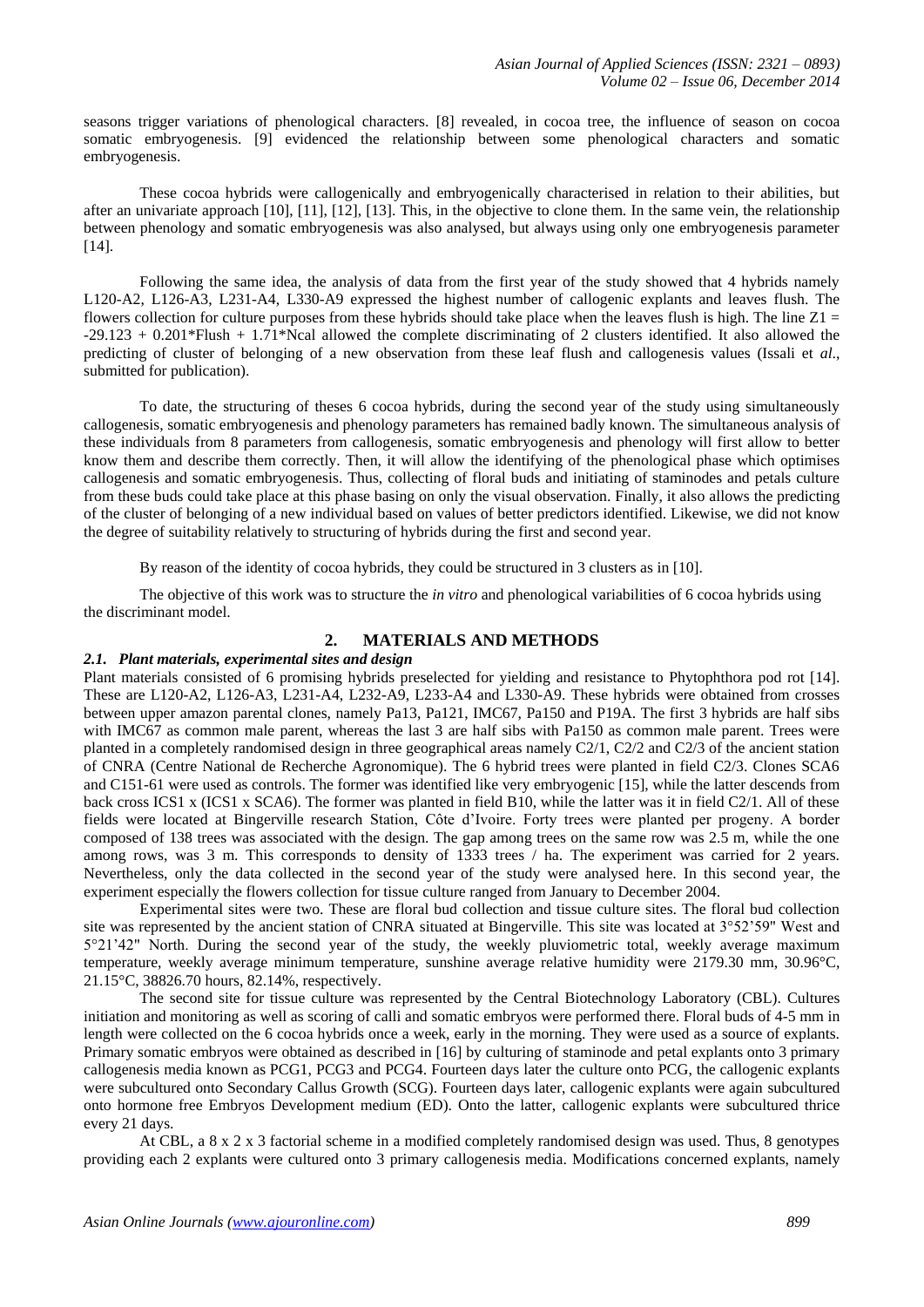staminodes and petals, of a same treatment which were cultured in the same Petri dish onto the same medium. Each treatment was prepared in triplicate. In all, 72 treatments were obtained at the end of a weekly culture initiation.

#### *2.2. Measurement of variables*

Concerning tissue culture, at the end of 3 months, the number of callogenic explants, number of embryogenic explants, embryos number yielded per embryogenic explant were scored. From these, the average embryos number yielded per embryogenic explant as well as embryogenesis percentage were calculated. In the analyses, means from these 8 variables were used. Regarding the phenological characters, they were observed during flowers collecting. The fructification level was scored. In contrast, the flowering level and leaves flush were estimated according to a visual notation scale of 5 percentages, namely 0, 25, 50, 75 and 100.

#### *2.3. Methods of data analysis*

SPSS and Xlstat, versions 16.0 and 2007, respectively were used for statistical analyses. The Principal Component (PCA), Hierarchical Cluster (HCA) and Factorial Discriminant Analyses (FDA) were performed. In the first method, the Kaiser's normalisation was perforned. In the second one, the euclidian distance was achieved for distances calculation, while the Ward method was used as an aggregation option. Regarding the third one, Wilks' statistics was used.

# **3. RESULTS AND ANALYSIS**

### *3.1. Measure of the data compressibility*

The measure of Kaiser-Meyer-Olkin (KMO) was 0.603. Such a value is considered to be average, according to Kaiser's scale, because it is between 0.6 and 0.7. The Bartlett's sphericity, indicating the existence significant correlation between at least 2 variables, was significant (approximate  $\chi^2 = 58.042$ ; p-value = 0.000). The meeting these two conditions allowed the achieving of the PCA. Issali et *al*., (submitted for publication) reporting the analysis of data from the first year of the study also provided an average KMO.

The number of callogenic explants and average embryos number per embryogenic explant made negative the Pearson's linear correlation matrix. Consequently, they were dropped from the study. Thus, the flowering level, fructification level, leaves flush, number of embrogenic callus, embryos number yielded per embryogenic explant and embryogenesis percentage were used in the rest of the study.

From 6 principal components extracted from the PCA, sole the first two showed eigenvalues higher than 1. Thus, they met the Kaiser's criterion. They were used in the rest of the study to analyse the variation displayed by the 6 cocoa hybrids (Table 1).

The principal plane constituted of the first 2 components accounted for 86.63% total variation. The first one, namely F1, accounted for 67.73% total variation. It is determined by the fructification level, number of embryogenic explants, embryos number yielded per embryogenic explant and embryogenesis percentage. It described hybrids expressing high ability for somatic embryogenesis (Table 1).

The second one, noted F2, revealed 18.90% of the unexplained variation by the axis F1. It is defined by the flowering and fructification levels as well as leaves flush. It was formed by hybrids showing a good phenological expression (Table 1).

The casting of the retained parameters on the principal 1-2 from the PCA displayed 2 clusters. The first one was constituted of the leaves flush and flowering level. The second one was composed of the fructification level, number of embryogenic explants, embryos number yielded per embryogenic explant, embryogenesis percentage. To summarise, the fructification level explained the number of embryogenic explants, embryos number yielded per embryogenic explant as well as embryogenesis percentage (Figure 1).

In brief, the number of embryogenic explants, embryos number yielded per embryogenic explants, embryogenesis percentage, flowering level, fructification level and leaves flush were found to be relevant for the performing of the PCA (Figure 1; Table 1). Consequently, the number of callogenic explants and average embryos number yielded per embryogenic explants were dropped from the analysis. Indeed, the latter make negative the Pearson's correlation matrix and blocked the outputting of some results. In the same vein, in Issali (a, submitted for publication), the same parameters were found to be relevant. The structuring of the parameters on the plane 1-2 produced 2 clusters in the first and second year. However, their composition was not the same. Sure enough, in the first year, leaves flush and fructification level explained embryogenesis parameters (Issali a, submitted for publication). Nonetheless, in the second year, only the fructification level explained the same embryogenesis parameters (Figure 1). Therefore, fructification level exerts an influence on the somatic embryogenesis expression. Indeed, endogenous indol-3-acetic acid and gibberellic acid induce the proliferation of pericarp tissues, in the fructification process [17]. Yet, these 2 exogenous plant growth regulators act in the somatic embryogenesis processes [18]. The internal fluctuations of the plant growth regulators induce those of the phenological characters which, in turn, favour the somatic embryogenesis [7]. Moreover, such variations in structuring, could find an explanation through differences between climatic parameters recorded in the first and second year.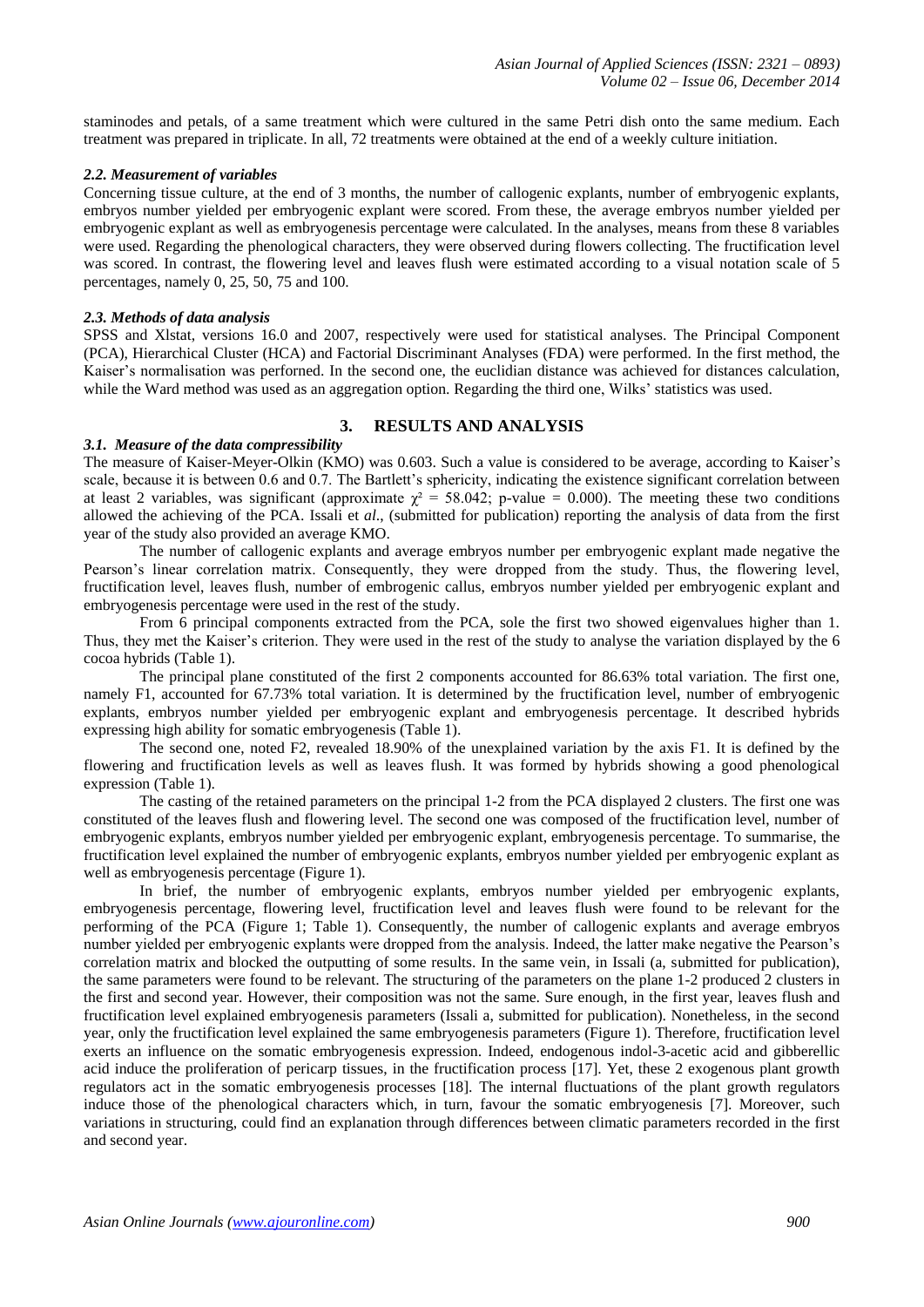

# **Component Plot in Rotated Space**

Figure 1: Structuring of the used parameters on the plane 1-2 from the PCA

**Table 1 :** Summary for eigenvalue, variability and parameter values on each of the components from the PCA.

|                   | F1    | F2    |
|-------------------|-------|-------|
| <b>Eigenvalue</b> | 4.064 | 1.134 |
| Variability (%)   | 67.73 | 18.90 |
| Cumulative %      | 67.73 | 86.63 |
| Nivflo            | 0.233 | 0.904 |
| Nivfru            | 0.527 | 0.417 |
| Flush             | 0.239 | 0.929 |
| Ncalem            | 0.958 | 0.243 |
| Nemb              | 0.966 | 0.236 |
| Pe                | 0.964 | 0.247 |

### *3.2. Typology of the in vitro and phenological behaviours of 6 cocoa hybrids revealed through the HCA*

The total number of individuals implied in the analysis was equal to 8. Such a number, smaller than 100, authorised the choice of the Hierarchical Cluster Analysis (HCA) instead k-means method [\(http://www.lemoal.org/spss/\)](http://www.lemoal.org/spss/). These individuals were partitioned into 3 clusters, consisted of 2, 4 and 2 individuals each, respectively. They accounted for 25, 50 and 25%, respectively. Such percentages, widely higher than 10% level, allowed the validation of the analysis carried out. At the truncation 10 from the dissimilarity scale of the dendrogramme, the partitioning was done. Such differences were revealed through the Manova (p-value / Pillai's Trace = 0.017; p-value / Wilks' Lambda = 0.020; p-value / Hotelling's Trace = 0.000; p-value / Roy's Largest Root = 0.001). Further examination of data showed that these differences derived from 5 out of 8 parameters used. Among them, four discriminated partially the 3 clusters. It concerns the number of embryogenic explants, embryos number yielded per embryogenic explant, average number of embryos per embryogenic explants and embryogenesis percentage. However, only one completely discriminated the 3 clusters. It is about the flowering level (Table 2; Figure 2).

Cluster C1, consisted of 2 individuals, namely L120-A2 and L126-A3. It was characterised by high flowering level, high leaves flush, high number of callogenic explants, but by low fructification level, low number of embryogenic explants, low average number per embryogenic explant and low embryogenesis percentage (Table 2).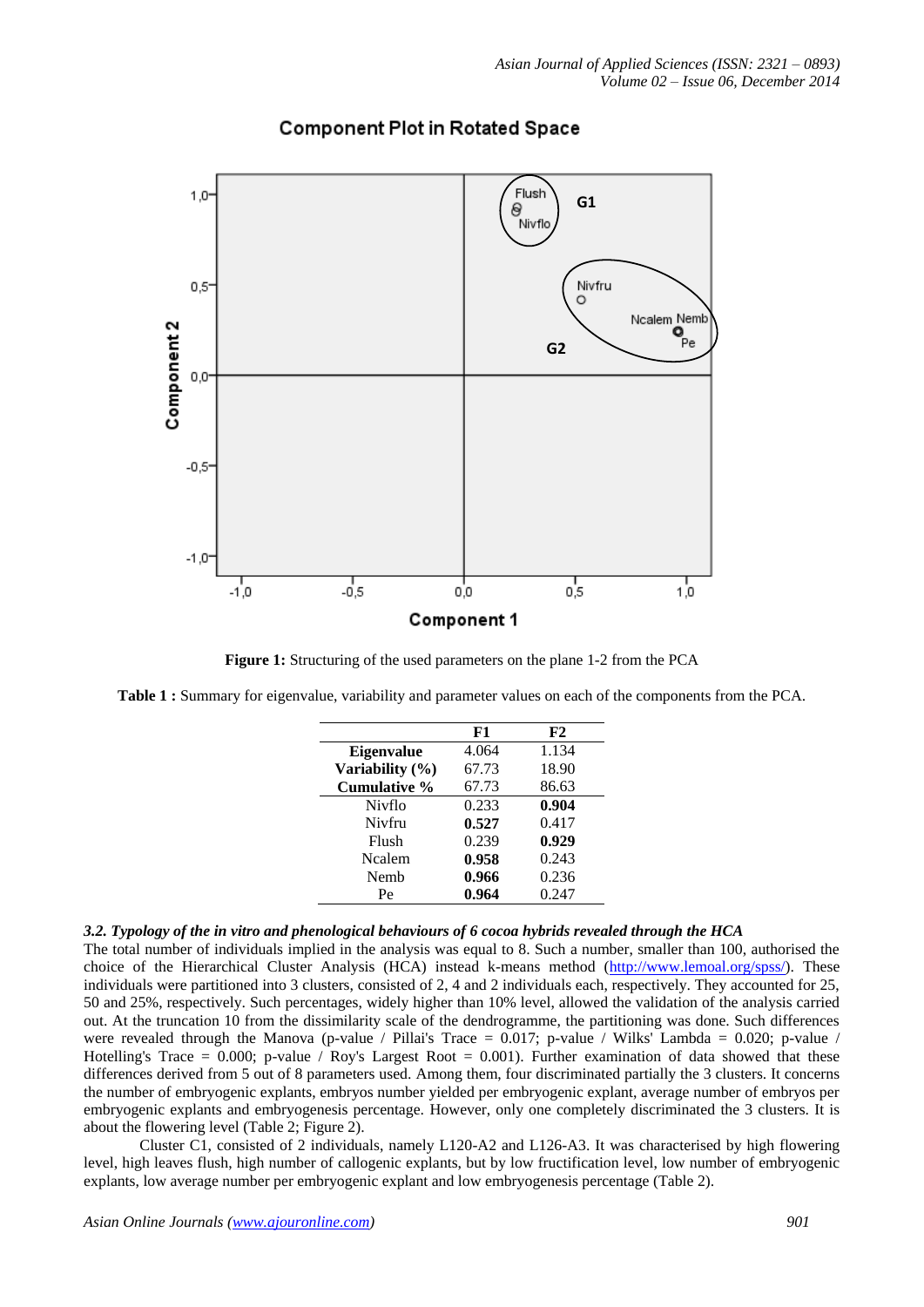Cluster C2, consisted of 4 individuals, namely L231-A4, L232-A9, L233-A4 as well as L330-A9. It was distinguished by low flowering level, low leaves flush, low number of callogenic explants, low fructification level, low number of embryogenic explants, low average number per embryogenic explant and low embryogenesis percentage (Table 2).

Cluster C3, comprised the 2 controls, namely C151-61 and SCA6. It differed from the 2 previous by high flowering level, high leaves flush, high number of callogenic explants, high fructification level, high number of embryogenic explants, high average number per embryogenic explant and high embryogenesis percentage (Table 2).

Consequently, cluster C1 consisted of hybrids L120-A2 and L126-A3 recorded the highest flowering level and number of callogenic explants compared with C2 hybrid cluster (Figure 2). The callogenic and flowering behaviours of these 2 hybrids are alike. The 2 hybrids are half sibs with IMC67 as a common male parent (Issali et *al*., 2008; Issali, 2012). Thus, their similar behaviour finds an explanation through the blood that they have in common. In contrast, in Issali et *al*., (a, submitted for publication) these were hybrids L120-A2, L126-A3, L231-A4 and L330-A9 which displayed the best callogenesis and leaf flush values. Floral buds from which staminodes and petals are extracted for culture purposes must be harvested when the flowering and fructification will be high (Figure 1). Therefore, these 2 genotype hybrids could be used to produce chocolate aroma, cocoa butter and theobromin from the calli suspensions in bioreactors for biotechnology purposes.

#### HIERARCHICAL CLUSTER ANALYSIS

#### Dendrogram using Ward Method

#### Rescaled Distance Cluster Combine



**Figure 2 :** Hierarchical tree showing the structuring of 6 cocoa hybrids by means of callogenesis, embryogenesis and phenology parameters.

**Table 2 :** Classification of the class means provided by the HCA using the 8 parameters after Student-Newman-Keuls' test.

|                  |         | Cluster        |                    | Mean*  | F        | p-value  |
|------------------|---------|----------------|--------------------|--------|----------|----------|
| <b>Parameter</b> | C1      | C <sub>2</sub> | C <sub>3</sub>     |        |          |          |
| Nivflo           | 58.586a | 34.898b        | 54.011c            | 49.165 | 385.526  | < 0.0001 |
| Nivflru          | 18.642a | 16.790a        | 28.952a            | 21.461 | 1.111    | 0.399    |
| <b>Flush</b>     | 42.212a | 30.902a        | 41.295a            | 38.136 | 4.847    | 0.068    |
| <b>Ncal</b>      | 19.255a | 16.840a        | 20.577a            | 18.891 | 0.984    | 0.436    |
| <b>Ncalem</b>    | 0.110a  | 0.047a         | 1.887b             | 0.681  | 178.377  | < 0.0001 |
| Nemb             | 0.319a  | 0.138a         | 9.056 <sub>b</sub> | 3.171  | 1342.716 | < 0.0001 |
| <b>Mece</b>      | 0.256a  | 0.112a         | 2.650 <sub>b</sub> | 1.006  | 851.973  | < 0.0001 |
| Pe               | 0.564a  | 0.340a         | 9.752 <sub>b</sub> | 3.552  | 773.666  | < 0.0001 |

**Legend: Mean\* :** It was calculated from values of the clusters C1, C2 and C3.

#### *3.3. Link among the 3 clusters and parameters via the FDA*

This link was evidenced via the investigating of : 1) differences among clusters, 2) validation of the Wilks' Lambda procedure, 3) the estimate of coefficients of the discriminant function and 4) the analysis of the representation quality. Nevertheless, the relevant parameters for this analysis were first looked for. Thus, the leaves flush, number of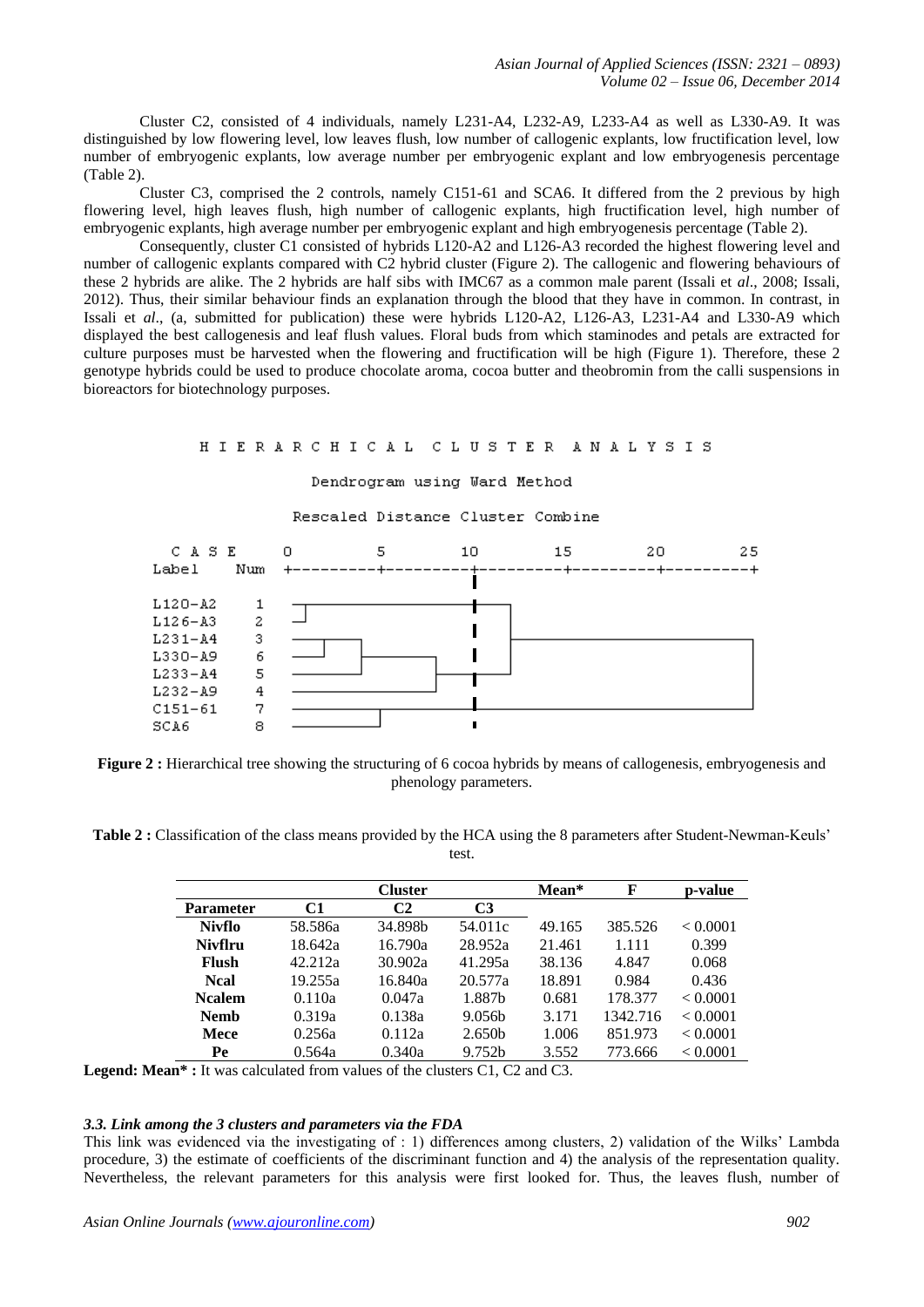embryogenic explants, embryos number per embryogenic explant, average number of embryos per embryogenic explant as well as embryogenesis percentage expressed Variance Inflation Factors (VIF) greater than 10 (VIF / Flush = 20.539; VIF / Ncalem = 439.938; VIF / Nemb = 1314.431; VIF / Mece = 15610.933; VIF / Pe = 2155.879). They were dropped from the analysis. In contrast, that of the flowering level, fructification level and number of callogenic explants was lower than 10 (VIF / Nivflo = 7.873; VIF / Nivfru = 2.944; VIF / Ncal = 8.746). Consequently, they were used in the rest of the study (Table 3).

With respect to the differences among the 3 evidenced clusters, the means or variances, on the one hand, as well as the analysis of Fisher-Snedecor' F statistics, on the other hand, were analysed. Concerning means, they appeared to discriminate the 3 groups identified (Nivflo = 45.60; Nivfru = 20.29; Ncal = 18.38). As for the Fisher-Snedecor' F statistics, they were high (Nivflo = 385.526; Nivfru = 1.111; Ncal = 0.984). For the Wilks' Lambda, those from 3 identified parameters were lower or equal to 0.9 (Nivflo = 0.006; Nivfru = 0.692; Ncal = 0.718). These showed the existence of differences among the clusters identified.

Regarding the validation of the Wilks' Lambda approach, the Box's M statistics, global correlation as well as Wilks' Lambda were analysed. The Box's M statistics was high  $(M = 5.254)$ . The variance-covariance matrixes were equal (p-value  $= 0.138$ ) justifying the choice of the linear FDA. The global correlation tended towards 1 ( $r = 0.997$ ). The Wilks' Lambda from the stepwise method was both low and significant (Wilks'  $\lambda = 0.006$ ; p-value = 0.000) during the introduction in the analysis of the only parameter, namely the flowering level.

The stepwise approach showed that it was possible to extract from 3 previously identified parameters, only one parameter which completely discriminated the 3 clusters. It is about the flowering level. The linear discriminant function 1, containing the flowering level, discriminated in proportion of 100% the 3 clusters identified. These allowed the validation of the study.

The Clusters C1 was placed in the negative part of axis F1, while C2 was placed in the positive one. Cluster C3 straddled this function 1 (Figure 3). The C1 recorded the highest flowering level. However, the C2 and C3 recorded the lowest and average flowering levels (Table 2).

The linear discriminant model is spelt :  $Z = -41.365 + 0.907*$  Nivflo. This equation corresponded to model  $Z =$  $Z_0 + W_1X_1$ . In this equation, Z is the discrimination score; Z0 is the intercept for the disciminant function. It is equal to  $-41.365$ . W1 is the discrimination weight and is equal to 0.907. X1 is the predictor. It is represented here by Nivflo. Z0 and W1 are the estimates of coefficients of the discriminant function.

The appreciation of the representation quality was performed through the confusion matrix. This revealed that in clusters C1, C2 and C3, 100% individuals were well-reclassified, in each them, thanks to the discriminant function Z. This represented 100% of success (Table 4).

The Mahalanobis' distances among the 3 clusters were calculated (distance  $C1-C2= 1058.234$ ; distance  $C1-C3=$ 55.696; distance C2-C3= 635.016). The Wilks' Lambda test associated with the hypothesis of the equality of average vectors was significant (Lambda =  $0.002$ ; p-value =  $0.001$ ). Therefore, at least 2 clusters are significantly different. Further examination of data, via the Hotelling T<sup>2</sup> test, showed that the 3 identified clusters are significantly different from each other (p-value / C1-C2= 0.019; p-value / C1-C3= 0.010; p-value / C2-C3= 0.006). In Issali et *al*., (a, submitted for publication), pairwise distances were calculated and their significance was assessed using Fisher-Snedecor' F statistics. Out of 3 clusters, 2 only were significantly different, and thus constituted 2 morphologically distinct entities. The 2 approaches are comparable and give the same results (F C1-C2 = 615.728, p-value = 0.000; F C1-C3 = 17.226, p-value = 0.000; F C2-C3 = 400.856, p-value = 0.000). Here, the 3 identified clusters represented 3 groups of morphological differentiation (Tables 5 and 6; Figure 3).

In short, regarding the FDA, in the second year of the study, the flowering level, fructification level and number of callogenic explants were found to be relevant (Table 3). Nevertheless, in the first year, the flowering level, leaves flush and number of callogenic explants were revealed pertinent (Issali, a, submitted for publication). Thus, the relevant parameters identified for the achieving of the FDA varied from year to year. In sum, sole the flowering level and number of callogenic explants are common to 2 years, taken individually. Here also, the differences in the response could be due to variations in the climatic parameters expression from year to year.

The only function completely discriminating the 3 clusters is written  $Z = -41.365 + 0.907*$ Nivflo (Table 5; Figure 3). This equation showed that, for genotypes expressing higher flowering level, the discrimination scores Z range from 7.576 to 12.171. It is mainly about individuals belonging from the clusters C1 and C3. However, for those expressing a low flowering level, the discrimination scores stretch out from -10.815 to -8.015. It essentially concerns individuals belonging to cluster C2. This linear equation will allow the predicting of cluster of belonging of a new individual from its values from the flowering level.

| <b>Statistics</b> | Nivflo | Nivfru | Flush  | Ncal  | Ncalem  | <b>Nemb</b> | Mece      | Pe       |
|-------------------|--------|--------|--------|-------|---------|-------------|-----------|----------|
| Tolerance         | 0.127  | 0.340  | 0.049  | 0.114 | 0.002   | 0.001       | 0.000     | 0.000    |
| VIF               | 7.873  | 2.944  | 20.539 | 8.746 | 439.938 | 1314.431    | 15610.933 | 2155.879 |

**Table 3 :** Multicolinearity statistics of the 8 parameters measured.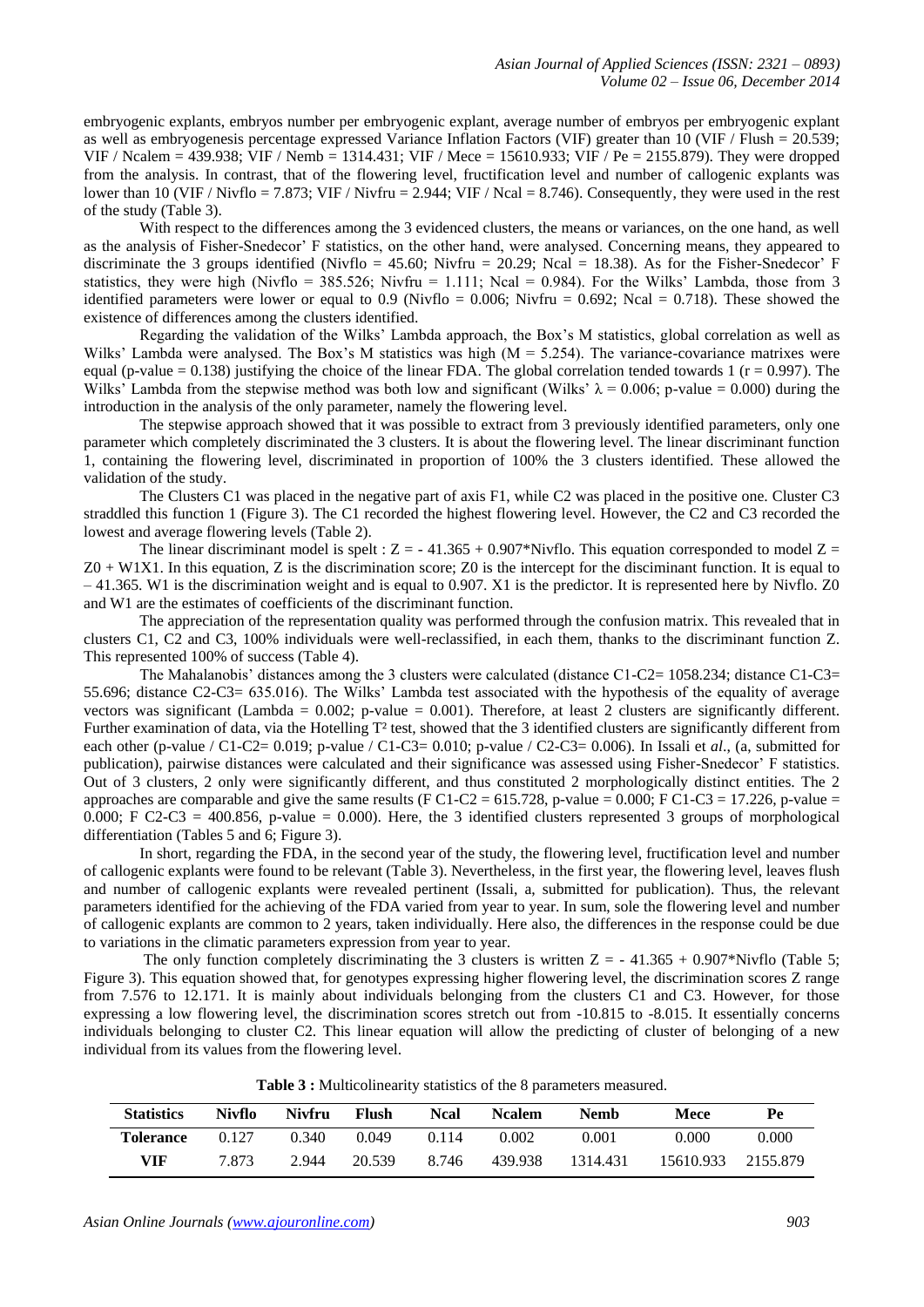**Legend : VIF\* :** Variance Inflation Factor calculated from formula 1 / Tolerance. The latter itself is calculated from formula  $1 - R^2$ , where  $R^2$  represents the coefficient of determination expressing the fit degree of the data to model.

|          |               | Ward<br><b>Method</b> | <b>Predicted Group Membership</b> |     |     | <b>Total</b> |
|----------|---------------|-----------------------|-----------------------------------|-----|-----|--------------|
|          |               |                       |                                   | رس  | ርገ  |              |
| Original | Count         | C1                    |                                   |     |     |              |
|          |               | C2                    |                                   |     |     |              |
|          |               | C3                    |                                   |     |     |              |
|          | $\frac{6}{9}$ |                       | 100                               |     |     | 100          |
|          |               | ~2                    |                                   | 100 |     | 100          |
|          |               |                       |                                   |     | 100 | 100          |

**Table 4 :** Evaluation of the representation quality through the confusion matrix

**Table 5.** Mahalanobis' distances calculated among the 3 clusters identified.

|                | C1       | C2       | C <sub>3</sub> |
|----------------|----------|----------|----------------|
| C1             |          | 1058.234 | 55.696         |
| C <sub>2</sub> | 1058.234 | 0        | 635.016        |
| C <sub>3</sub> | 55.696   | 635.016  |                |

**Table 6.** Significance of the Mahalanobis' distances based on Hotelling  $T^2$  test.

| <b>Distance between</b><br>clusters | Hotelling's<br>T <sup>2</sup> statistics |        | df1 | df2 | p-value |
|-------------------------------------|------------------------------------------|--------|-----|-----|---------|
| $C1-C2$                             | 31.504                                   | 12.602 |     |     | 0.019   |
| $C1-C3$                             | 296.063                                  | 98.688 |     |     | 0.010   |
| C2-C3                               | 59.665                                   | 23.866 |     |     | 0.006   |

Legend :  $df^*$  : Degree of freedom. **p-value**<sup>\*</sup> : Calculated probability to compare to 5% likelihood.



**Figure 3:** Factorial map showing the 3 clusters formed from the 6 hybrids using the FDA during the second year of the study.